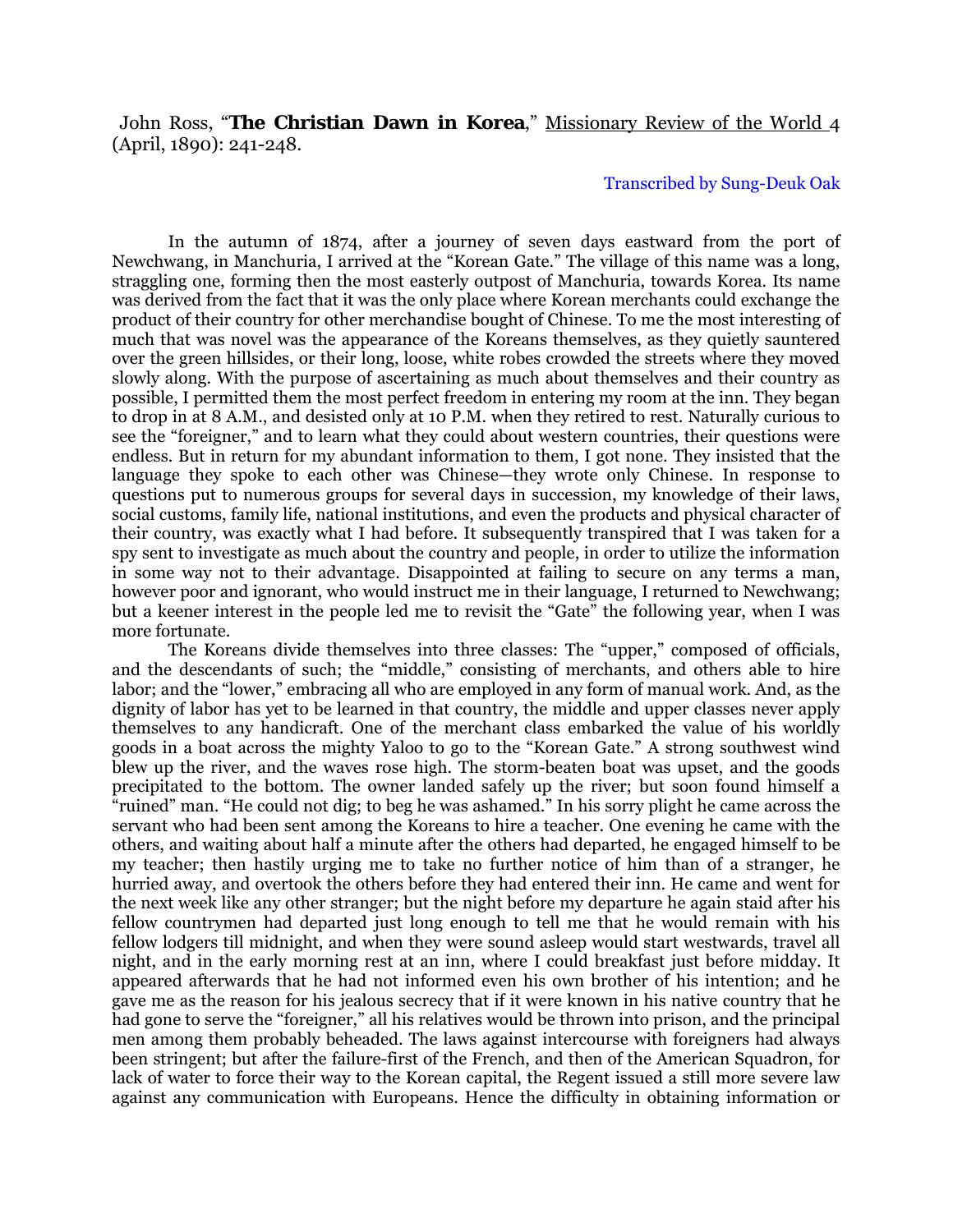service. The accident which upset the merchant's boat was the first of a series of interesting incidents, which have finally resulted in giving the New Testament, translated from the Revised Version, to the Korean people. The dissemination of the Scriptures and of Christian truth in tracts is all the more important to a people like the Koreans, even though their numbers should be only half of the thirty millions they claim, when we know that every woman in that country can, or in a day, may learn to read. The alphabet in which the language is written is phonetic, and so beautifully simple that any one can easily and speedily master it.

Before the Korean New Testament was ready for the printer, it was deemed advisable carefully to prepare a gospel, which, with a simple tract briefly and intelligently setting forth Christian doctrine, might be first circulated among the people. The gospel according to Luke was selected. In frequent translations and revisions, my colleague, Mr. MacIntyre, did excellent work on this gospel. After it was supposed to be sufficiently accurate, and after the printing press was set up, and Chinese printers initiated into its use, a Korean was required who could set the type. A Korean was then a rare sight; it was still more difficult to secure the services of one. But again help came through a providential accident. Korean medicine is held in high repute among the Chinese, and a glib-tongued quack soon makes money. There came one, however, who was the reverse of eloquent, and he could sell "gold" or "silver" pills only enough to barely cover his daily expenses. With the exhaustion of his stock came the end of his resources. He could not pay his inn fare; he was still more unable to travel homewards. He came a beggar to the mission house, and gladly remained to work. Had there been any alternative this man would not have been employed, for a more unpromising individual I have .not encountered. His eye was sleepy, his fingers clumsy, his gait slow, his thoughts of the most sluggish. To understand any process, he required four times as much explanation as any ordinary man. He was just able to keep the two printers going, setting four pages of type while they threw off three thousand copies. But though slow he soon proved himself trustworthy, carrying out satisfactorily whatever he had to do. He had, in setting the type, necessarily to scrutinize closely the manuscript before him. He became interested, and in his broken Chinese began to ask of the printers, who were well-trained Christians, the meaning of this term and that statement. By the time the Gospel of Luke was printed, he became an applicant for baptism. Much to my surprise, he proved himself well acquainted with Christian truth, and in due course was baptized.

It appeared that even before Luke was published, the translation was revised abroad in the Korean capital, and caused so much interest that an occasional underling attached to the annual embassy, bearing tribute from the Korean King to the Emperor of China, dropped in to see the work. These visits gradually became more numerous, and among the young men was one the exact antipodes of the compositor. He was nimble-fingered, quick-eyed, and smart in speech, in thought, and action. He was engaged as compositor, and the other man set free to begin a work for which he seemed, on account of his acquired knowledge, better adapted. With a few hundred copies of the printed gospel and as many more large tracts, he was sent to his native valley, about four hundred miles directly east of Moukden. He spent a fortnight in the journey, and in half a year returned, reporting that he had sold the books, which were being read by the people with deep interest, and that some men wished me to go to baptize them. Believing that this last statement was merely intended to please me, and made on the supposition that I would never face the arduous journey implied in going there, I paid no, attention to it. The man was sent, however, with a further supply of books to other valleys, and after the lapse of another half year he returned, repeating exactly the same story.

During the period of this book-distribution a revolution had broken out in the Korean capital, in which the Progressionists, who sought to open their country to western nations, worsted the official and literary men, who opposed any change. Many of the latter were killed, more were, cast into prison, and some, who were transported into the armies on the frontier, escaped across the Yaloo to Manchurian soil, where their lives were safe. A few of these found their way to the valleys which had been visited by the colporteur. They saw our books, and their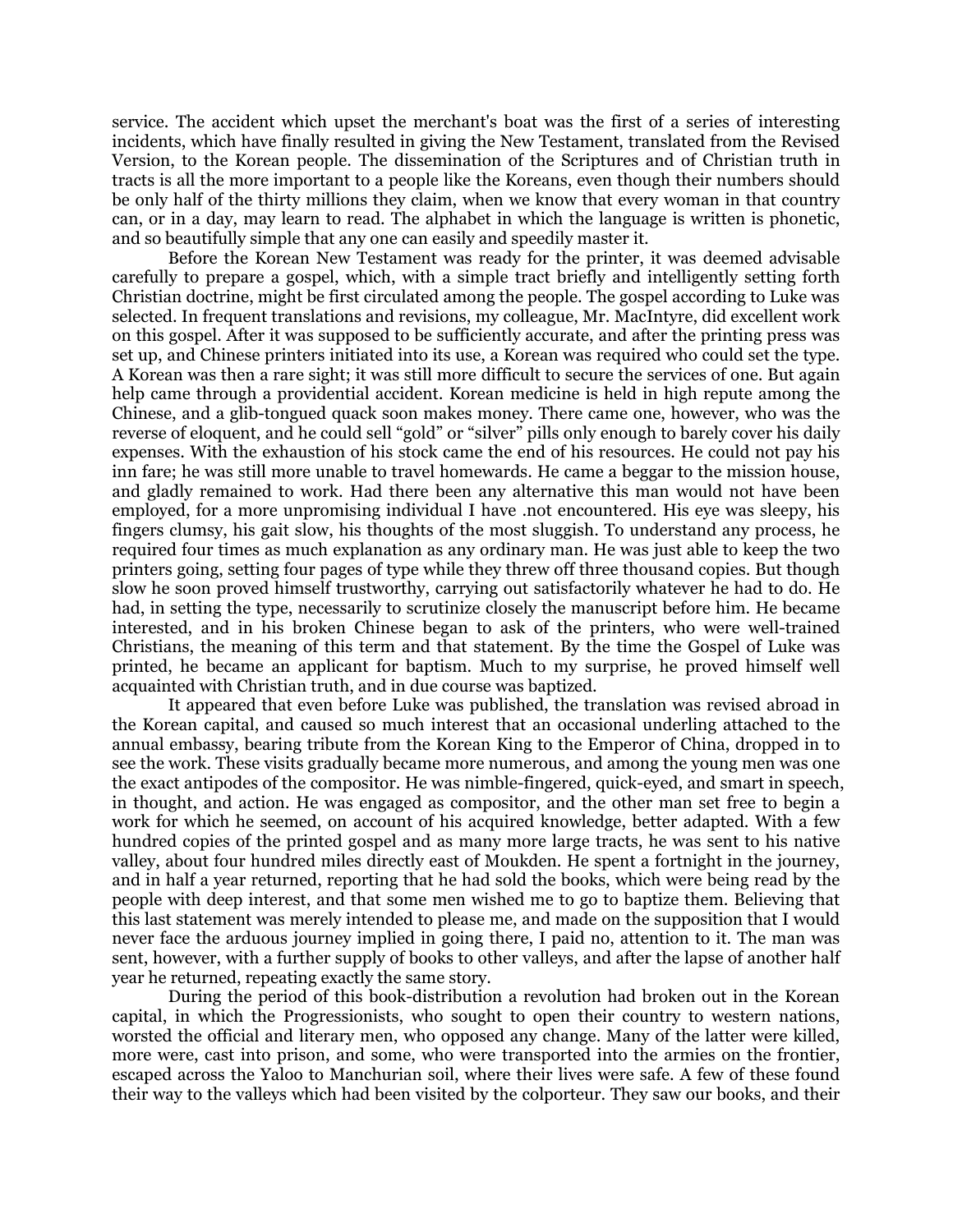curiosity was excited about the work going on in Moukden. Having nothing to do, they slowly wended their way towards us. Or presenting themselves, they mentioned the books they had seen, stating that many of the men were praying to the "God of Heaven." This statement from men who were ignorant of the meaning of what they were saying, was such strong confirmation of the story of the colporteur that I resolved to investigate the matter on the spot, believing it too serious to be neglected. As soon as my colleague, Mr. Webster, was informed of my resolution, with his characteristic courage and enthusiasm, he volunteered to accompany me. It was then summer. The heavy rains of early autumn would soon fall, after which the considerable portion of the road, which was boggy, would become impassable. Waiting till the keen frosts of our winter solidified bog and made bridges across our rivers, we started in the middle of November. After the first half of the journey was over, we were compelled to leave wheeled vehicles behind, and with a few indispensable articles on pack mules finish the other seven days' journey on our ponies. We were gradually ascending, till one afternoon we halted at an inn about 2,000 feet above the sea. Two feet of snow lay on the ground, a pathway having been trodden down by preceding travelers. About 3 A.M. next morning, in brilliant moonlight, we set out to scale, the two passes which lay between us and the Koreans. From the west fort of the one pass to the eastern base of the second was a distance of thirty miles. Once we tried to ride; but soon had to dismount, and made no second attempt, as the path was so steep, narrow and rough. With a halt on the top of the first pass, we had to walk the whole distance, and thoroughly worn out we at last came in sight of a house, which to our -delight proved to be a Chinese inn. Entering the gateway, and throwing our horses' reins to the nearest attendant, we moved into the inn, threw ourselves on the brick bed, resolved to rest there till next day before searching out our Korean friends.

We were resting for but a few minutes when in marched a body of about a dozen Koreans, gentlemanly in appearance, garments, manner and speech. They came in to welcome us. This they did with a smile lighting up their faces, as though they had been welcoming long lost and very dear friends. Being hospitable, it would have been a disgrace to them had we remained in the inn, so, perforce, we had to go to be their guests. We were conducted into the home of the principal farmer, in whose guest-room we found a crowd of men filling the warm, close room.

Of the refugees, on whose story we had undertaken the journey, every man sooner or later became a convert, and was baptized. The oldest of them was the first. He was a hereditary official, and possessed of the Korean highest literary degree. Him we had brought with us to act as our intermediary, as from his degree, his birth and his social status, he was acknowledged superior, and could secure information beyond our reach. He was sent out in the evening to investigate the character of the Korean farmers. Late at night he returned, with a favorable report. Next morning we were therefore prepared to receive the applicants for baptism. About thirty men appeared, and the fact was noticeable that they were all well clad. None of the farm servants, no boy, and no woman was among them. They were all farmers and heads of families. Their women and children were, they said, believers; but they thought the younger people would not be received, and their women, for social reasons, could not present themselves where the men were met. As this was the only opportunity for investigation, the examination through which the men had to go was pretty thorough. Some were baptized, and some postponed for further Christian instruction.

In the afternoon of the same day we rode to the other end of the valley, where we enacted the same scene. Next morning, in a falling shower of snow, we crossed a mountain ridge to the second valley, where we encountered the same experience. On the following day, over a higher and more picturesque range, we entered the third and most extensive valley. Nearly a hundred men, from 16 to 72 years of age, presented themselves for baptism. In the three valleys, 85 men were baptized, and far more postponed. We were here informed that the heavy snowfall might come on at anytime. This fall would prevent us for at least three months from returning to Moukden, and for various reasons it was impossible for us to venture that risk. We resolved,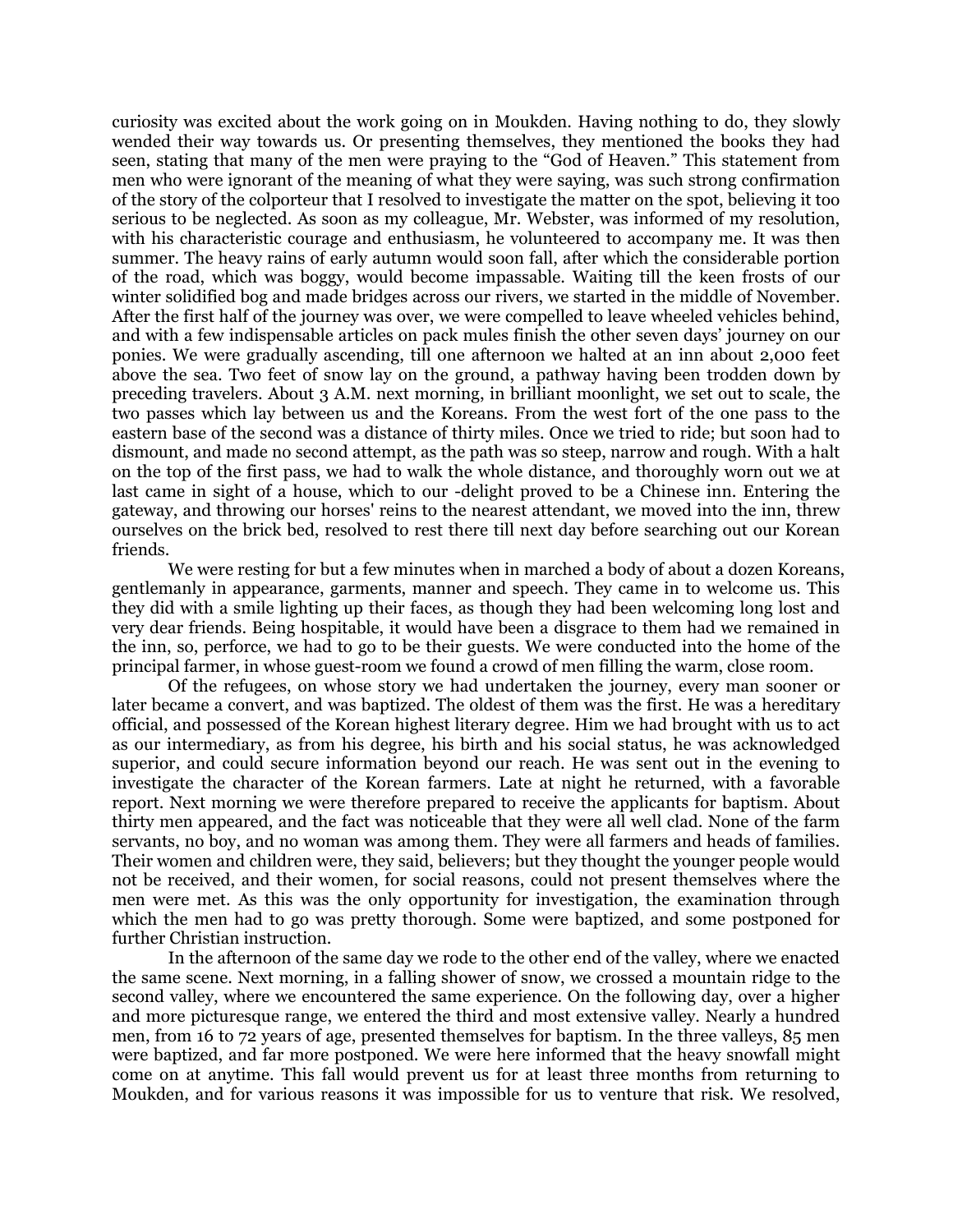therefore, at that time to proceed no further, but to return to the same place again. Our resolution was formed with the less reluctance, as the experiences of those baptized, and especially of those postponed, would be useful in spreading the knowledge among the other applicants, both of the amount of Christian instruction demanded and the kind of life required on the part of those who desired to become members of the Christian Church. We were informed—and from what we had seen we were now prepared to believe almost anything—that in each of the 28 valleys which lay between us and the long white mountain 400 miles to the northeast, there was a larger or smaller number of believers waiting to be received into the Church.

Early in the following summer we revisited the valleys; but, though we found guides awaiting us to lead us to other valleys, we concluded it would be both unkind and unchristian on our part to proceed further then in the matter, for a serious persecution had broken out against the converts. The landlords were Chinese, and the Koreans were farmers. As we confined our visits and attention to the Koreans exclusively, the Chinese came to the not unnatural conclusion that a plot was being formed against their interests. To prevent further mischief they hired a "rabble of the baser sort," chiefly Korean farm servants, and arming them with swords and other weapons, set them upon those who had been prominently connected with the new movement. No man was killed, but many were slashed and wounded. The design was apparently not to kill, but to terrorize; and this was effectually done, for several men had to abandon the houses they had built and the farms they had reclaimed. With the exception of doing a little to undo the erroneous suspicions of the Chinese, we proceeded no further then. But some men were baptized, persecution or no persecution, desired to enter the Church.

It was painful, on account of still more important work in Moukden, to have to refuse the frequently expressed and earnest wish that we should remain among them for at least half a year. Another opportunity for seeing the people has not recurred. But the work, by means of the colporteur, supported by Mr. Atkinson, of London, and another, who has since joined him, under the British and Foreign Bible Society, has not only retained its ground, but has widely extended its influence. So that on the Korean and Chinese sides of the Yaloo river, I am told that "there are thousands who daily read the Scripture, and pray to God."

## THE FIRST KOREAN CONGREGATION.

One of the youngest of the refugees seemed to me to possess greater force of character, and a more fearless disposition than the others, while he was also a fair scholar. As he expressed a wish after baptism to, return to the capital, whence he had fled for his life, to instruct his relatives and acquaintances, he was placed under special training for a time. When he was supposed sufficiently well informed to be able to meet the objections of the gainsayer, and to answer the questions of the inquirer, he was permitted to go to the Korean capital. As his class are all educated in Chinese, read and write only a high-class Chinese style, they contemptuously ignore the "vulgar" tongue, and will neither read nor write in that tongue. Giving this fact its due weight this man was given a few books in Christian literature, and a few portions of Scripture in that Chinese style.

Next year I had a letter from him requesting me to go to the capital, as 13 of his friends desired to be formed into a congregation. It was impossible for me then to spare the long time implied in an overland journey even if a European could obtain permission to enter the scaled nation. Next year another letter urged me to the city, as there were 79 believers. It was still impossible to go.

In due course Korea opened four ports to foreign intercourse by treaty: First with Japan, then with the United States and various European nations. Our American Presbyterian brethren, forward in all mission work, sent to Korea one, and then other missionaries. In connection with the New Testament I went to the capital by sea, which made the journey both possible and easy, arriving on an evening which was to me of peculiar interest. My host, the Rev. Mr. Underwood,